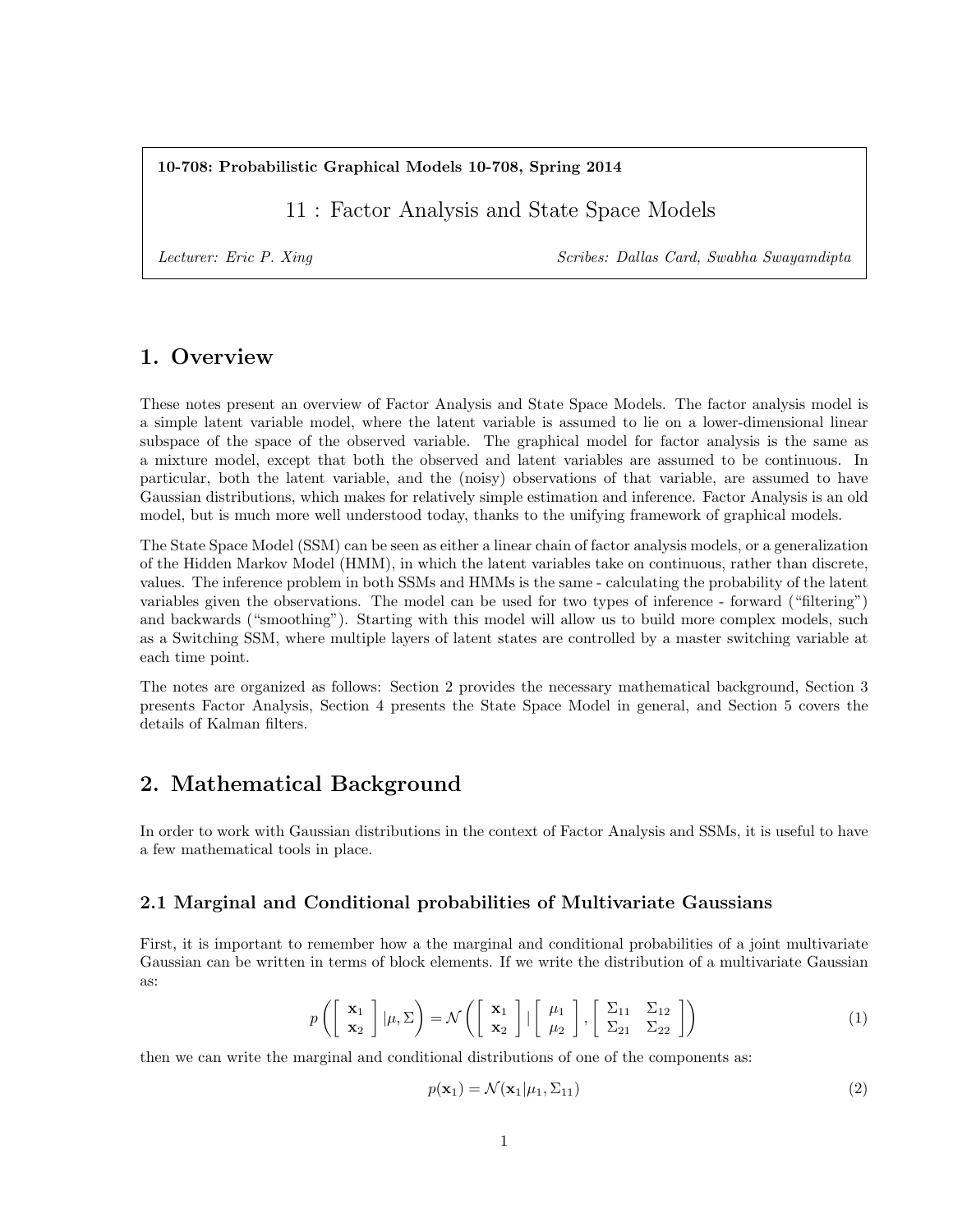and

$$
p(\mathbf{x}_1|\mathbf{x}_2) = \mathcal{N}(\mathbf{x}_1|\mathbf{m}_{1|2}, \mathbf{V}_{1|2})
$$
\n(3)

where

$$
\mathbf{m}_{1|2} = \mu_1 + \Sigma_{12} \Sigma_{22}^{-1} (\mathbf{x}_2 - \mu_2) \tag{4}
$$

and

$$
\mathbf{V}_{1|2} = \Sigma_{11} - \Sigma_{12} \Sigma_{22}^{-1} \Sigma_{21} \tag{5}
$$

## 2.2 Matrix Inversion

It is also important to remember how to express matrix inversion in terms of the inverse of simpler block components of a matrix. In particular, if we consider a matrix:

$$
M = \left[ \begin{array}{cc} E & F \\ G & H \end{array} \right] \tag{6}
$$

We can write the inverse of this matrix as:

$$
M^{-1} = \begin{bmatrix} E^{-1} + E^{-1}F(M/E)^{-1}GE^{-1} & -E^{-1}F(M/E)^{-1} \\ -(M/E)^{-1}GE^{-1} & (M/E)^{-1} \end{bmatrix}
$$
 (7)

where we have used the matrix inversion lemma:

$$
(E - FH^{-1}G)^{-1} = E^{-1} + E^{-1}F(H - GE^{-1}F)^{-1}GE^{-1}
$$
\n(8)

### 2.3 Matrix Algebra

Finally, it is useful to remember a few key formulas involving the trace and determinant.

$$
tr[ABC] = tr[CAB] = tr[BCA]
$$
\n(9)

$$
\frac{\partial}{\partial A}tr[BA] = B^T \tag{10}
$$

$$
\frac{\partial}{\partial A}tr[x^T Ax] = \frac{\partial}{\partial A}tr[x^T A] = xx^T
$$
\n(11)

and

$$
\frac{\partial}{\partial A} \log |A| = A^{-1} \tag{12}
$$

# 3. Factor Analysis

### 3.1 The Factor Analysis Model

The Factor Analysis model can be thought of as an unsupervised linear regression model. In particular, it assumes that an unobserved variable, X, is generated from a Gaussian distribution over a linear subspace.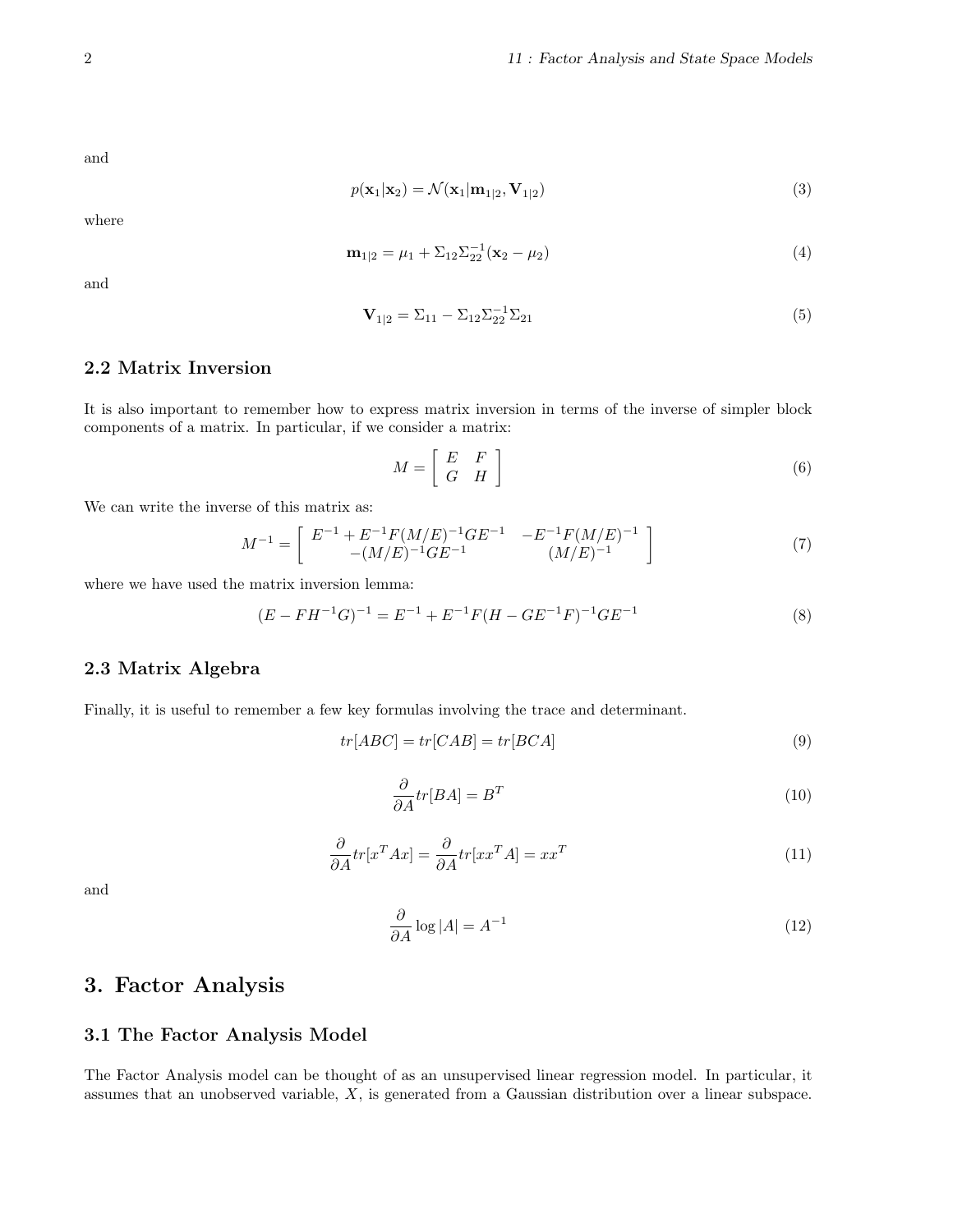The observed variable,  $Y$ , is then generated from a Normal distribution conditioned on  $X$ , in a higher dimensional space. In other words, we have the following graphical model:  $X \to Y$ , where Y is observed. We begin with a marginal probability for X and a conditional probability for  $Y|X$ :

$$
p(\mathbf{x}) = \mathcal{N}(\mathbf{x}; 0, I)
$$

$$
p(\mathbf{y}|\mathbf{x}) = \mathcal{N}(\mathbf{y}; \mu + \Lambda \mathbf{x}, \Psi)
$$

where  $\Lambda$  is called the *loading matrix*, and  $\Psi$  is a diagonal covariance matrix.

Geometrically, this model can be thought of in terms of generating a point,  $x$ , on a linear manifold, and then taking a noisy observation, y centred at x. This process is illustrated in the Figure 1 (from Michael Jordan's unpublished notes).



Figure 1: Dimensionality reduction with the Factor Analysis model

The conventional setting for this type of model is when we wish to project noisy observations into a lower dimensional space. Modern machine learning, however, is also reversing this, blowing low dimensional spaces up into high a higher dimensional space.

An advantage of this model is that since both X and  $Y|X$  are Gaussian, all marginal, conditional, and joint distributions of interest will also be Gaussian. As a result, we can fully determine any of these distributions simply by computing its mean and variance. Using the notation developed above, we can represent the joint distribution of  $X$  and  $Y$  as:

$$
p\left(\left[\begin{array}{c}\mathbf{x}\\ \mathbf{y}\end{array}\right]\right) = \mathcal{N}\left(\left[\begin{array}{c}\mathbf{x}\\ \mathbf{y}\end{array}\right] \mid \left[\begin{array}{c}\mu_x\\ \mu_y\end{array}\right], \left[\begin{array}{cc}\Sigma_{xx} & \Sigma_{xy}\\ \Sigma_{yx} & \Sigma_{yy}\end{array}\right]\right)
$$

We have already assumed values for  $\mu_x$  and  $\Sigma_{xx}$ , so we can proceed to calculate the remaining quantities of interest (assuming the noise is uncorrelated with the data, i.e.  $W \sim \mathcal{N}(0, \Psi)$ ):

$$
\mu_y = \mathbb{E}[Y] = \mathbb{E}[\mu + \Lambda X + W]
$$

$$
= \mu + \Lambda \mathbb{E}[X] + \mathbb{E}[W]
$$

$$
= \mu + \Lambda 0 + 0 = \mu
$$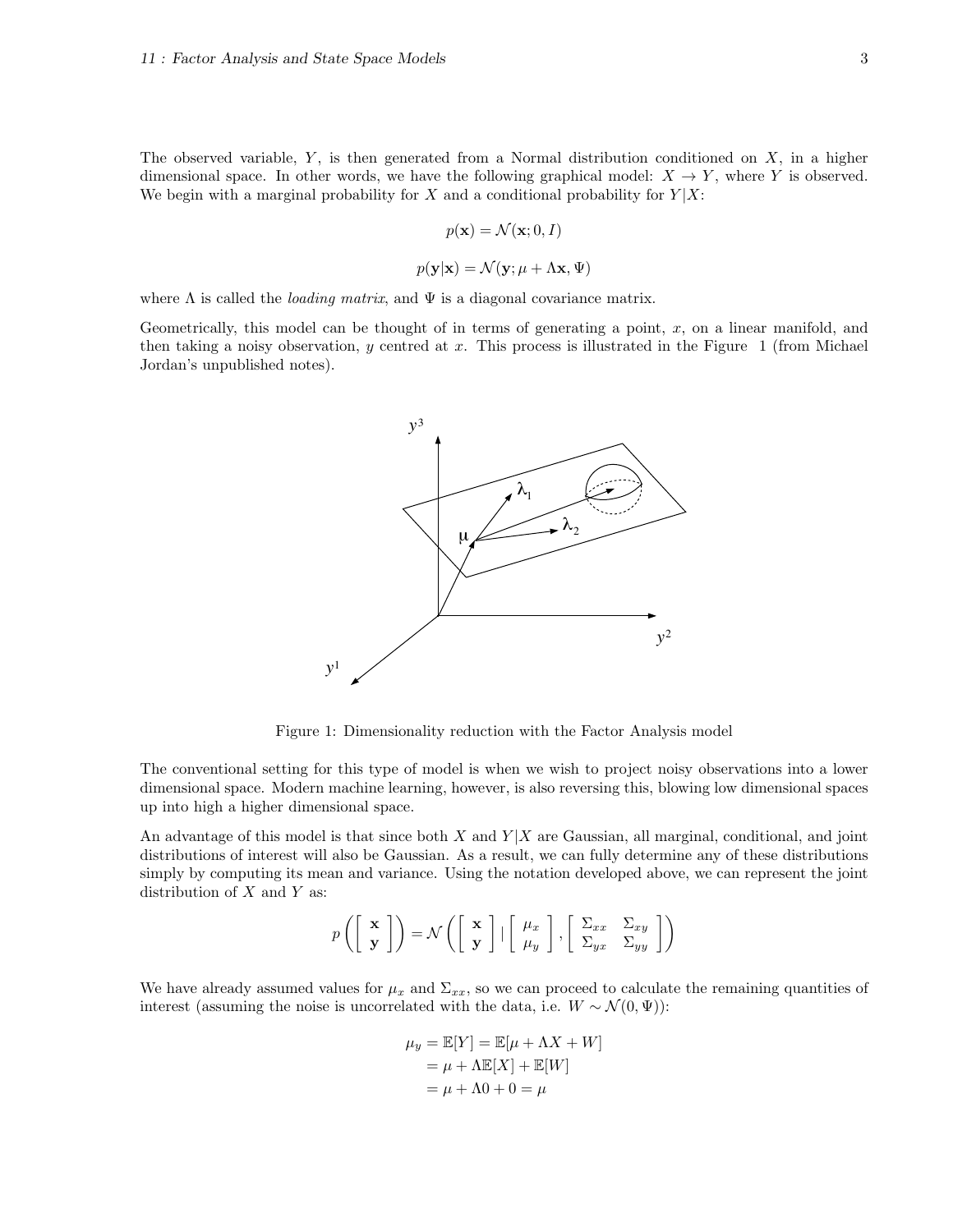$$
\Sigma_{yy} = Var[Y] = \mathbb{E}[(Y - \mu)(Y - \mu)^{T}]
$$
  
=  $\mathbb{E}[(\mu + \Lambda X + W - \mu)(\mu + \Lambda X + W - \mu)^{T}]$   
=  $\mathbb{E}[(\Lambda X + W)(\Lambda X + W)^{T}]$   
=  $\Lambda \mathbb{E}[XX^{T}]\Lambda^{T} + \mathbb{E}[WW^{T}]$   
=  $\Lambda \Lambda^{T} + \Psi$ 

It is worth noting here that Y is the summation of two parts: a diagonal (covariance) matrix  $(\Psi)$ , and the outer product of a tall skinny matrix with itself  $(Λ)$ . Thus, although Y will be high-dimensional, it may actually have a low-rank structure.

Finally, we need the covariance between  $X$  and  $Y$ , which is given by:

$$
\Sigma_{xy} = Cov[X, Y] = \mathbb{E}[(X - 0)(Y - \mu)^{T}]
$$

$$
= \mathbb{E}[X(\mu + \Lambda X + W - \mu)^{T}]
$$

$$
= \mathbb{E}[XX^{T}\Lambda^{T} + XW^{T}] = \Lambda^{T}
$$

Thus, the full joint distribution of  $X$  and  $Y$  can be written as:

$$
p\left(\left[\begin{array}{c} \mathbf{x} \\ \mathbf{y} \end{array}\right]\right) = \mathcal{N}\left(\left[\begin{array}{c} \mathbf{x} \\ \mathbf{y} \end{array}\right] \mid \left[\begin{array}{c} 0 \\ \mu \end{array}\right], \left[\begin{array}{cc} I & \Lambda^T \\ \Lambda & \Lambda\Lambda^T + \Psi \end{array}\right]\right)
$$

Using equations (4) and (5) presented above we can now easily compute the conditional probability  $p(X|Y)$  =  $\mathcal{N}(X|\mathbf{m}_{x|y}, \mathbf{V}_{x|y})$ . Note that we will use the matrix inversion lemma (8) here, because computing  $(I +$  $\Lambda^T \Psi^{-1} \Lambda$ <sup>-1</sup> will be much easier than computing  $(\Lambda \Lambda^T + \Psi)^{-1}$ . The computations follow directly from the equations presented above:

$$
p(X|Y) = \mathcal{N}(X|\mathbf{m}_{x|y}, \mathbf{V}_{x|y})
$$

$$
\mathbf{V}_{x|y} = \Sigma_{xx} - \Sigma_{xy} \Sigma_{yy}^{-1} \Sigma_{yx}
$$
  
=  $I - \Lambda^T (\Lambda \Lambda^T + \Psi)^{-1} \Lambda$   
=  $(I + \Lambda^T \Psi^{-1} \Lambda)^{-1}$ 

$$
\mathbf{m}_{x|y} = \mu_x + \Sigma_{xy} \Sigma_{yy}^{-1} (Y - \mu_y) \n= \Lambda^T (\Lambda \Lambda^T + \Psi)^{-1} (Y - \mu) \n= [(\Lambda \Lambda^T + \Psi)(\Lambda^T)^{-1}]^{-1} (Y - \mu) \n= [\Lambda + \Psi (\Lambda^T)^{-1}]^{-1} (Y - \mu) \n= [\Psi(\Psi^{-1} \Lambda + (\Lambda^T)^{-1})]^{-1} (Y - \mu) \n= [\Psi(\Lambda^T)^{-1} (\Lambda^T \Psi^{-1} \Lambda + I)]^{-1} (Y - \mu) \n= (I + \Lambda^T \Psi^{-1} \Lambda)^{-1} \Lambda^T \Psi^{-1} (Y - \mu) \n= \mathbf{V}_{x|y} \Lambda^T \Psi^{-1} (Y - \mu)
$$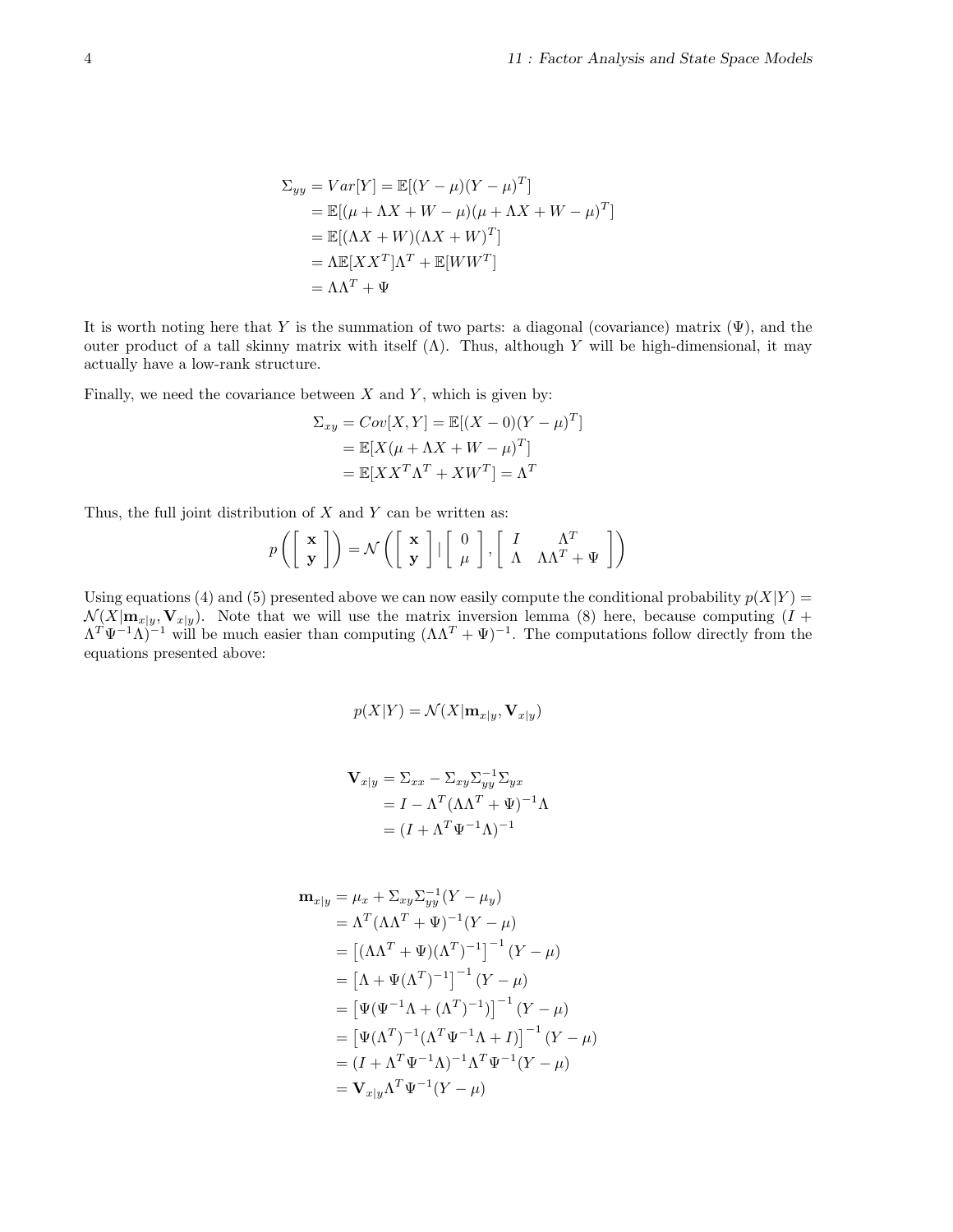Note that the posterior covariance does not depend on the observed data! Moreover, computing the posterior mean is just a linear operation. This is equivalent to projecting Y onto the subspace of  $X$ , a lower-dimensional subspace which is spanned by the loading matrix Λ. Since the move out of this subspace is assumed to be the result of an independent noise term, it thus makes sense that the posterior covariance does not depend on the observed data.

#### 3.2 Learning Factor Analysis Models

We have now derived how to estimate  $p(X|Y)$ , but we still need to learn the parameters  $\Lambda$ ,  $\Psi$ , and  $\mu$ . We would like to solve for these via maximum likelihood estimation. Unfortunately, we have a latent variable, thus we need to resort to something like expectation-maximization (EM).

The incomplete log likelihood function is given by:

$$
l(\theta, \mathcal{D}) = -\frac{N}{2} \log |\Lambda \Lambda^T + \Psi| - \frac{1}{2} \sum_n (y_n - \mu)^T (\Lambda \Lambda^T + \Psi)^{-1} (y_n - \mu)
$$

$$
= -\frac{N}{2} \log |\Lambda \Lambda^T + \Psi| - \frac{1}{2} tr[(\Lambda \Lambda^T + \Psi)^{-1} S]
$$

where  $S = \sum_n (y_n - \mu)(y_n - \mu)^T$ 

Estimating  $\mu$  is trivial:

$$
\hat{\mu}_{ML} = \frac{1}{N} \sum_{n} y_n
$$

The remaining variables, unfortunately, are coupled together in a highly non-linear way:  $(\Lambda \Lambda^T + \Psi)^{-1}$ . In this case, we cannot decouple the parameters. However, if we can pretend that everything is observed, that will give us something that is still coupled, but in a linear fashion. To simplify the derivation, we will assume that the data has been normalized, i.e.  $y_i \leftarrow (y_i - \hat{\mu})$ , such that  $Y | x \sim \mathcal{N}(\Lambda x, \Psi)$ .

The complete log-likelihood is given by:

$$
l_c = \sum_{n} \log p(x_n, y_n) = \sum_{n} \log p(x_n) + \log p(y_n | x_n)
$$
  
=  $-\frac{N}{2} \log |I| - \frac{1}{2} \sum_{n} x_n^T x_n - \frac{N}{2} \log |\Psi| - \frac{1}{2} \sum_{n} (y_n - \Lambda x_n)^T \Psi^{-1} (y_n - \Lambda x_n)$   
=  $-\frac{N}{2} \log |\Psi| - \frac{1}{2} \sum_{n} tr[x_n x_n^T] - \frac{N}{2} tr[S \Psi^{-1}]$ 

where  $S=\frac{1}{N}$  $\frac{1}{N}\sum_n(y_n - \Lambda x_n)(y_n - \Lambda x_n)^T$ 

We can replace the unknown variables with their expectations (making use of the law of total variance,  $Var(Y) = Var(\mathbb{E}(Y|X)) + \mathbb{E}(Var(Y|X)),$  for  $\langle X_n X_n^T \rangle$ :

$$
\langle S \rangle = \frac{1}{N} \sum_{n} (y_n y_n^T - y_n \langle X_n^T \rangle \Lambda^T - \Lambda \langle X_n^T \rangle y_n^T + \Lambda \langle X_n X_n^T \rangle \Lambda^T)
$$

$$
\langle X_n \rangle = \mathbb{E}[X_n | y_n]
$$

$$
\langle X_n X_n^T \rangle = Var[X_n | y_n] + \mathbb{E}[X_n | y_n] \mathbb{E}[X_n | y_n]^T
$$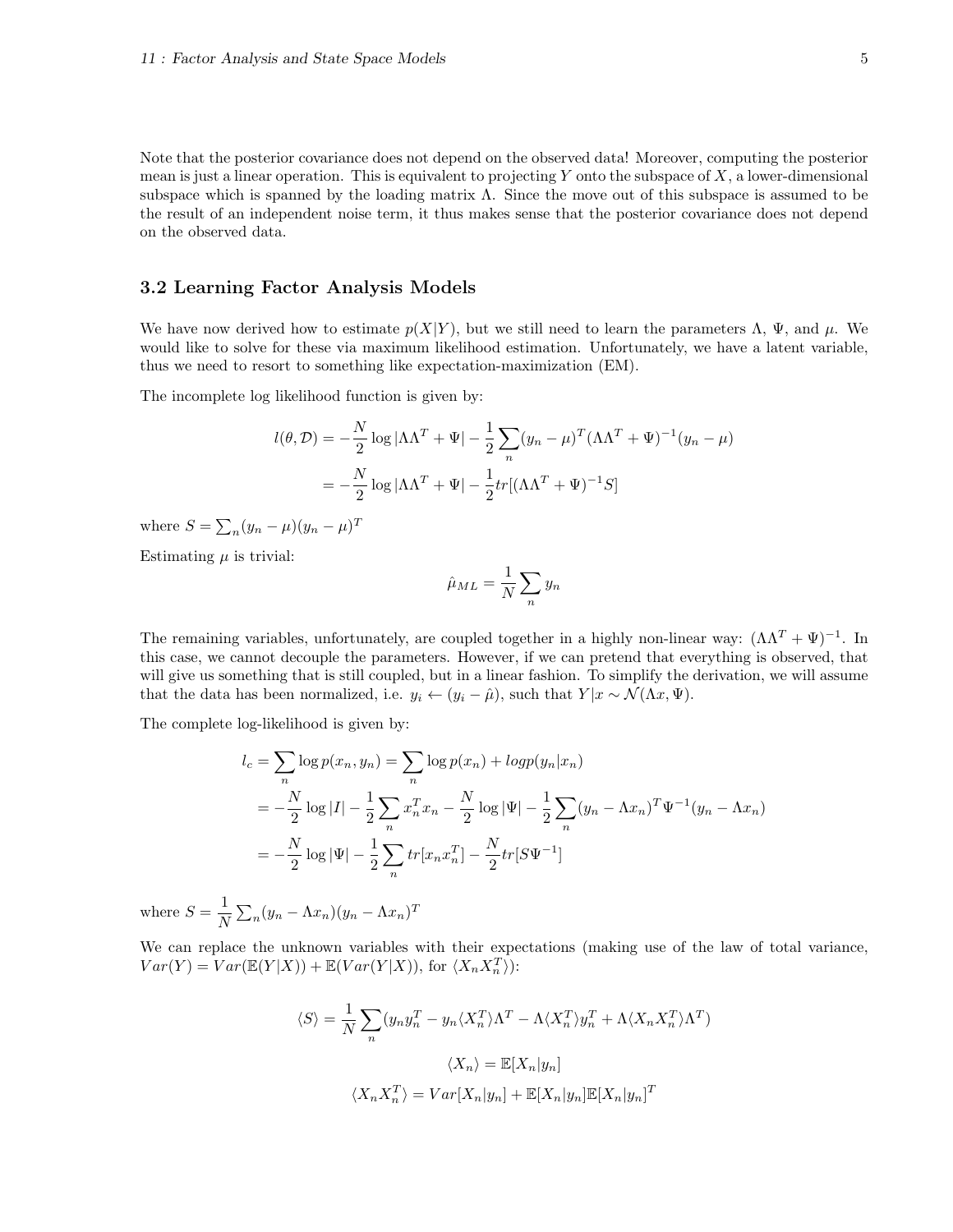where  $\langle X_n \rangle = \mathbf{m}_{x_n|y_n}$  and  $\langle X_n X_n^T \rangle = \mathbf{V}_{X_n|Y_n} + \mathbf{m}_{x_n|y_n} \mathbf{m}_{x_n|y_n}^T$  are our sufficient statistics, as defined above. These estimates constitute the E-step of our EM algorithm.

For the M-step, we take partial derivatives of the complete log-likelihood function with respect to the two parameters of interest. After some algerba, we obtain the two update rules for the M-step:

$$
\Psi^{t+1} = \langle S \rangle
$$

and

$$
\Lambda^{t+1} = \left(\sum_n y_n \langle X_n^T \rangle \right) \left(\sum_n \langle X_n X_n^T \rangle \right)^{-1}
$$

Finally, we note that there is degeneracy in the Factor Analysis model. Since the loading matrix  $\Lambda$  only appers in an outer product with itself  $(\Lambda \Lambda^T)$ , the model is invariant to rotation and flips of these basis vectors which define the latent manifold. In particular, we can replace  $\Lambda$  with  $\Lambda Q$  for any orthonormal matrix  $Q$ and the model remains the same:  $(\Lambda Q)(\Lambda Q)^T = \Lambda (QQ^T)\Lambda^T = \Lambda \Lambda^T$ .

This means that there is no one best setting for this parameter. If our purpose is to find a low-dimensional subspace to handle our data, then this suits our purpose. However, if our goal is to seek an implementation of the process which generated our data (such as using Latent Dirichlet Allocation to generate a lowerdimensional projection), this is not a very safe practice, because rotation can change the meaning. In general, these models are called unidentifiable since two people fitting parameters to identical data are not guaranteed to come up with the same values.

## 4. State Space Models

A State Space Model (SSM) is a dynamical generalization of the Factor Analysis model. In fact, it is a collection of factor analysers connected as a chain in the time domain, with one factor analyser model per time instance. SSMs are structurally identical to Hidden Markov Models - and hence have the same independence assumptions. The only difference is that the variables in SSM follow continuous (Gaussian) instead of discrete (Multinomial) distributions as in an HMM. As we will see, despite following continuous distributions, the derivation for inference under this model does not involve complex calculus, thanks to the properties of the Gaussian distribution.



Figure 2: Graph for a State Space Model

In this model, we observe a sequence  $y = (y_1, y_2, ..., y_t, ...)$  where each  $y_t$  is a continuous random variable for an instance of time, t. We assume there is a latent sequence  $x = (x_1, x_2, \ldots, x_t, \ldots)$  that generates this observation, where each  $x_t$  is also Gaussian. The graphical model is illustrated in Figure 2.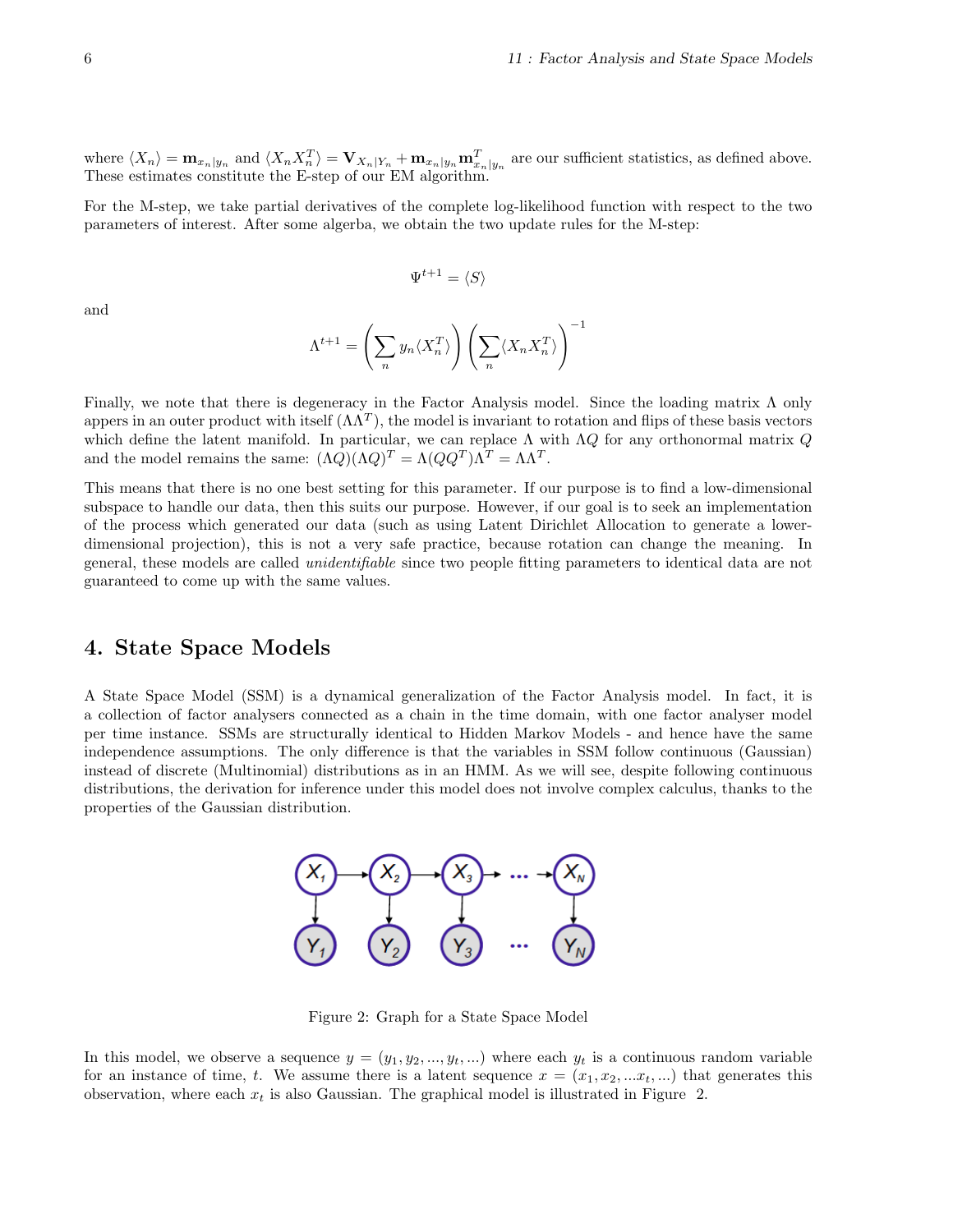We introduce a transition matrix that determines the relationship between the latent variables, such that the mean of the state at time t,  $x_t$  is linear in the mean of the state at time  $t-1$ .

$$
x_t = Ax_{t-1} + Gw_t
$$

Here,  $w_t = \mathcal{N}(0, Q)$  is the Gaussian noise we have introduced into the model. Since a linear combination of Gaussians is also Gaussian,  $x_t$  is Gaussian.

To describe the output, we use the Factor Analysis model at each point. The loading matrix, say C is shared across all  $x_t, y_t$  pairs. We assume that all the data points are in the same low-dimensional space. We have

$$
y_t = Cx_t + v_t
$$

where  $v_t = \mathcal{N}(0, R)$  is some Gaussian noise. Note that we do not make any assumptions on the Q and R matrices, these could either be full rank or low rank.

Finally, we set the starting point,  $x_0 = \mathcal{N}(0, \Sigma_0)$ .

#### 4.1. Application - LDS for 2D tracking

Unlike factor analyzers, SSMs are typically not used for dimensionality reduction. Below we describe an application for latent space inference.

Consider a point moving in 2D space. The true trajectory x is fully determined by the position and velocity of the particle (by Newton's law). Our observation of the trajectory,  $y$ , however, is limited to a noisy estimate of the truth. Thus  $x$  is the latent variable sequence corresponding to the true path. The true path is given by new position = old position +  $\Delta$  (old velocity) + noise, whereas our observations are given by observed position = true position + noise. Since the new position is a linear combination of the old position and the velocity, in practice, we can apply the SSM (in particular Kalman Filtering) to tracking the trajectory of a plane when we observe radar signals from it at different points in time.

#### 4.2. Inference problems

The inference problem in this model is the same as that of the Factor Analysis model, i.e. how to compute  $p(x|y)$  where y is an observed variable and x is a latent variable. However, now x is a sequence of random variables,  $x_1, x_2, \ldots x_t, \ldots$  and similarly y is  $y_1, y_2, \ldots, y_t, \ldots$ , where t is an instance of time. This changes the inference problem slightly and we discuss the two variations here.

Filtering: Compute  $p(x_t|y_{1:t})$ 

**Smoothing:** Compute  $p(x_t|y_{1:T})$  where  $t < T$ 

In our 2D tracking problem for planes using an SSM, we could attempt to infer the plane's true position at a given time based on a series of observations up to that time ("filtering"), or where the plane was at a previous point in time, based on previous and subsequent observations ("smoothing"). Filtering provides an acceptable estimate, but smoothing improves this estimate substantially as seen in the left and the right graphs of Figure 3. The circles represent the Gaussian distribution of the observed radar.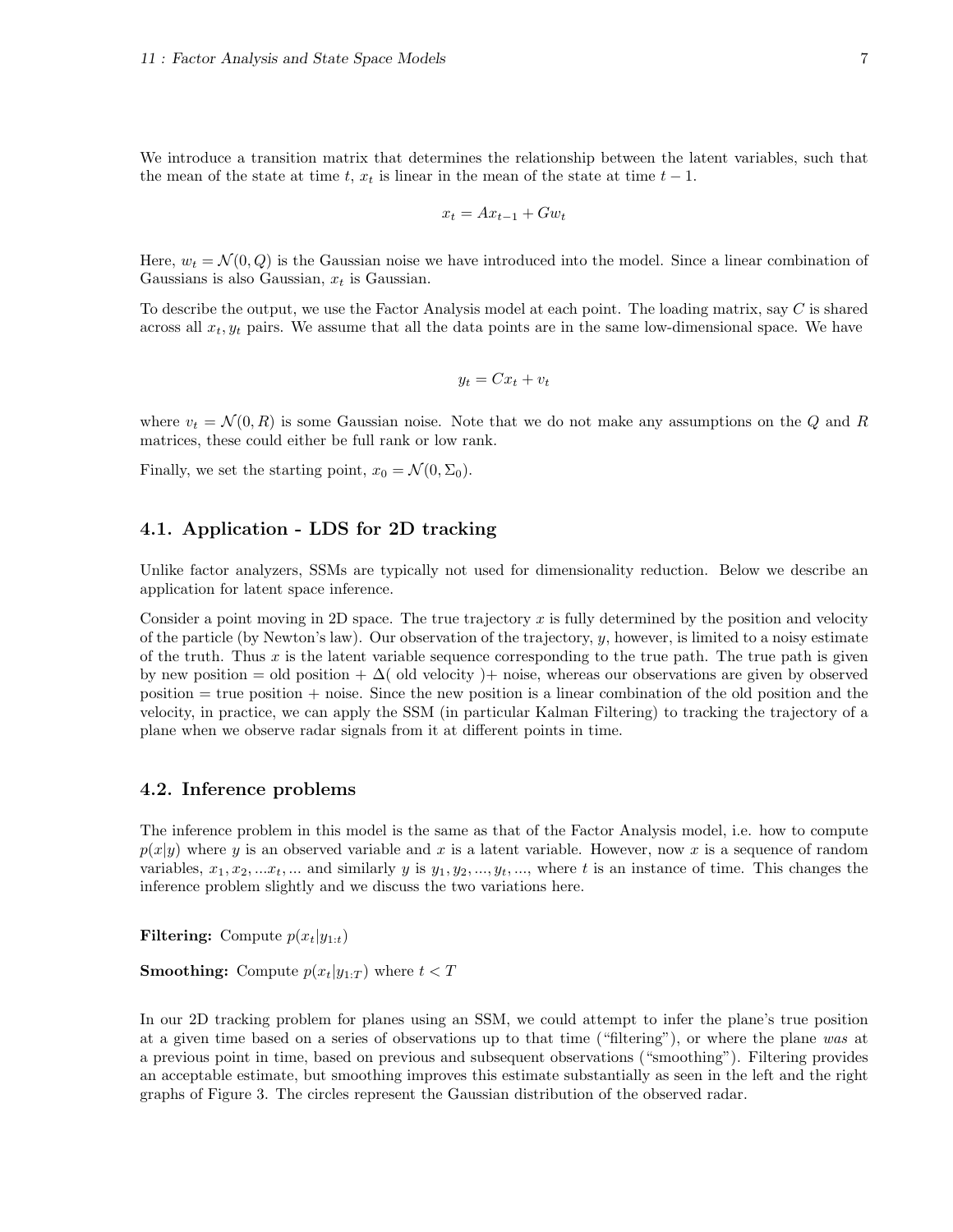

Figure 3: 2D tracking

# 5. Kalman Filtering

Given a sequence of observations  $y_1, y_2, ..., y_t$ , we have to infer the latent state at time t. This inference problem is also known as Kalman Filtering. Historically, Kalman Filtering used to be considered a standalone inference technique. However after graphical models gained popularity, it was clear that it is only a Gaussian analogue of the forward inference for HMMs (see Figure 4). The following equation shows this analogy:

$$
p(x_t|y_{1:t}) = \alpha_t^{i} \propto p(y_t|x_t) \Sigma_{x_{t-1}} p(x_t|x_{t-1}) \alpha_t^{j}.
$$



Figure 4: Kalman Filtering as Forward Inference on SSMs

Kalman Filtering for inference is widely applied in psychology. Our observation of the world through visual images, say  $y$ , is in two dimensional space even though the truth, x is in three dimensional space. This means  $y$  is a noisy version of the ground truth. However, when our brains recreate this observation, they do so in three-dimensional space. This happens dynamically in time as the brain cannot look forward in time before recreating the images. Hence, this is the Kalman Filtering estimation of  $p(x_t|y_{1:t})$ .

### 5.1 Kalman Filtering derivation

The key observation in the SSM is that every distribution in it is Gaussian. Therefore, the distribution of interest  $p(x_t|y_{1:t})$  is also a Gaussian. The task is then to estimate the mean,  $\mu_{1:t} = \mathbb{E}(x_t|y_{1:t})$  and the covariance,  $P_{1:t} = \mathbb{E}(x_t - \mu_{1:t})^T (x_t - \mu_{1:t})$  of this distribution.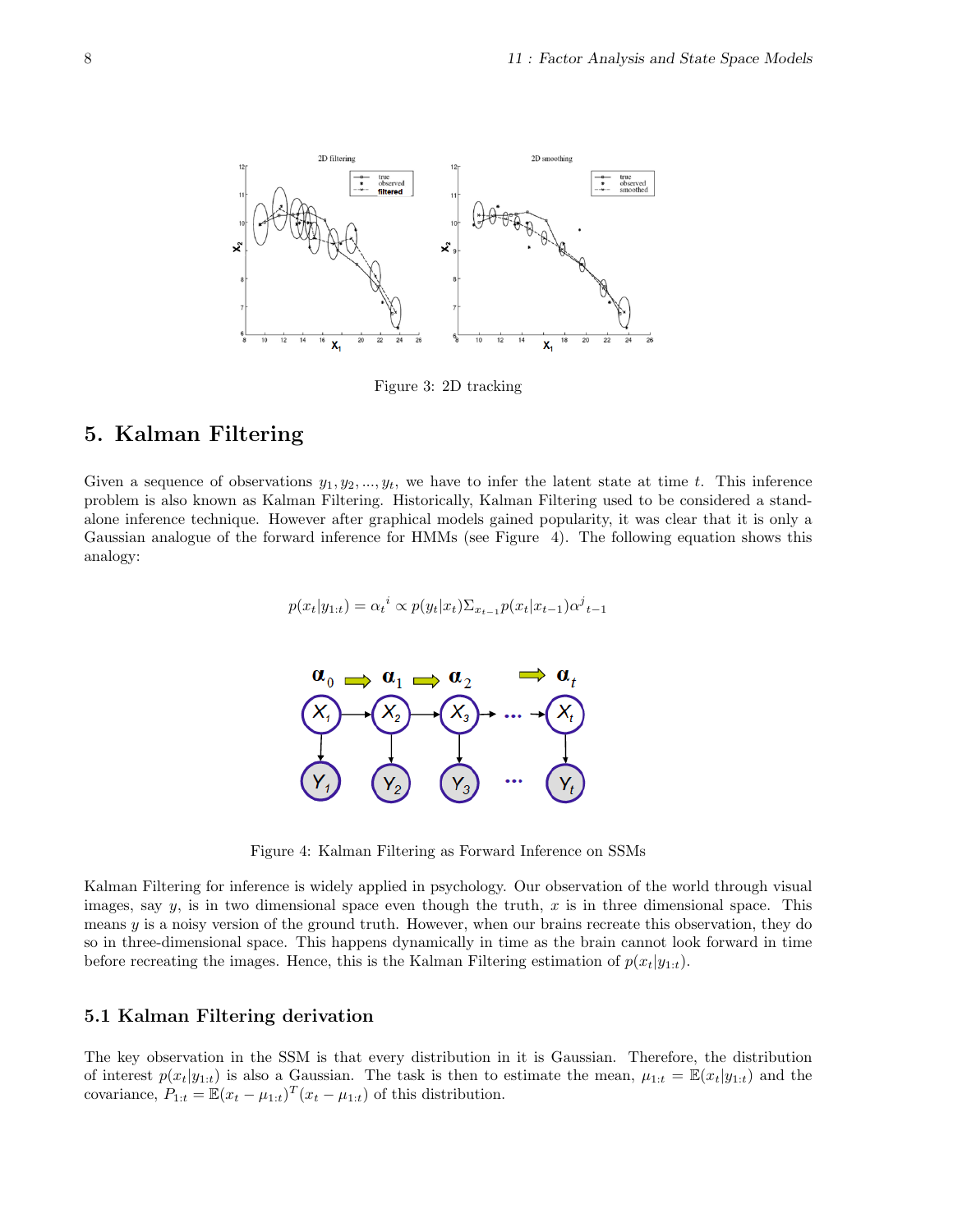The estimation is done in two steps to simplify computation.

- Predict step Compute  $p(x_{t+1}|y_{1:t})$  from  $p(x_t|y_{1:t})$ . This is equivalent to moving one step ahead of the current observation sequence. It is also called time update.
- Update step Update the prediction in the previous step by including the new evidence in the data. The new evidence is computed according to a new observation  $y_{t+1}$  and the model parameter  $p(y_{t+1}|x_{t+1})$ .

The high level idea behind the estimation is the following: We are given two Gaussian vectors  $z_1$  and  $z_2$ , which are distributed as below:

$$
\left[\begin{array}{c} z_1 \\ z_2 \end{array}\right] \sim \left[\begin{array}{c} \mu_1 \\ \mu_2 \end{array}\right] \left[\begin{array}{cc} \Sigma_{11} & \Sigma_{12} \\ \Sigma_{21} & \Sigma_{22} \end{array}\right]
$$

We shall use  $z_1$  to generate the joint  $z_1, z_2$  and either marginalize the joint to obtain  $z_2$  or use the marginal to compute the conditional distribution,  $z_2|z_1$ .

In the prediction step, we start with  $p(x_t|y_{1:t})$  and use the transition information of the model,  $x_t =$  $Ax_{t-1}$  +  $Gw_t$  to compute  $p(x_{t+1}|y_{1:t})$ .

In the update step, we obtain  $p(y_{t+1}|x_{t+1})$  using the emission information of the model,  $y_t = Cx_t + v_t$ . We use this evidence to obtain a joint  $p(x_{t+1}, y_{t+1}|y_{1:t})$ . Finally, we invert the model to obtain  $p(x_{t+1}|y_{1:t+1})$ .

#### 5.1.1. Predict step

To calculate the mean,  $\mu_{t+1|t}$  and the variance,  $P_{t+1|t}$  of the joint distribution  $p(x_{t+1}, y_{t+1}|y_{1:t})$  for the Dynamical Model, we proceed as below:

Mean:

$$
\mathbb{E}(x_{t+1}|y_{1:t}) = \mathbb{E}(Ax_t + Gw_t) = A\mu_{1:t} + 0 = \mu_{1:t+1|t}
$$

Covariance:

$$
\mathbb{E}(x_{t+1} - \mu_{t+1|t})^T (x_{t+1} - \mu_{t+1|t}) = \mathbb{E}(Ax_t + Gw_t - \mu_{t+1|t})^T (Ax_t + Gw_t - \mu_{t+1|t})
$$
  
\n
$$
= A\mathbb{E}(x_t - \mu_{t+1|t})^T (x_t - \mu_{t+1|t}) A^T + GQG^T
$$
  
\n
$$
= AP_{t+1|t} A^T + GQG^T
$$

To calculate the mean and the variance of the joint distribution  $P(x_{t+1}, y_{t+1}|y_{1:t})$  for the **Observation** Model, we proceed as below:

Mean:

$$
\mathbb{E}(y_{t+1}|y_{1:t}) = \mathbb{E}(Cx_{t+1} + v_{t+1}|y_{1:t}) = C\mu_{t+1|t}
$$

Covariance:

$$
\mathbb{E}[(y_{t+1} - \hat{y}_{t+1|t})(y_{t+1} - \hat{y}_{t+1|t})^T | y_{1:t}] = C P_{t+1|t} C^T + R \n\mathbb{E}[(y_{t+1} - \hat{y}_{t+1|t})(x_{t+1} - \mu_{t+1|t})^T | y_{1:t}] = C P_{t+1|t}
$$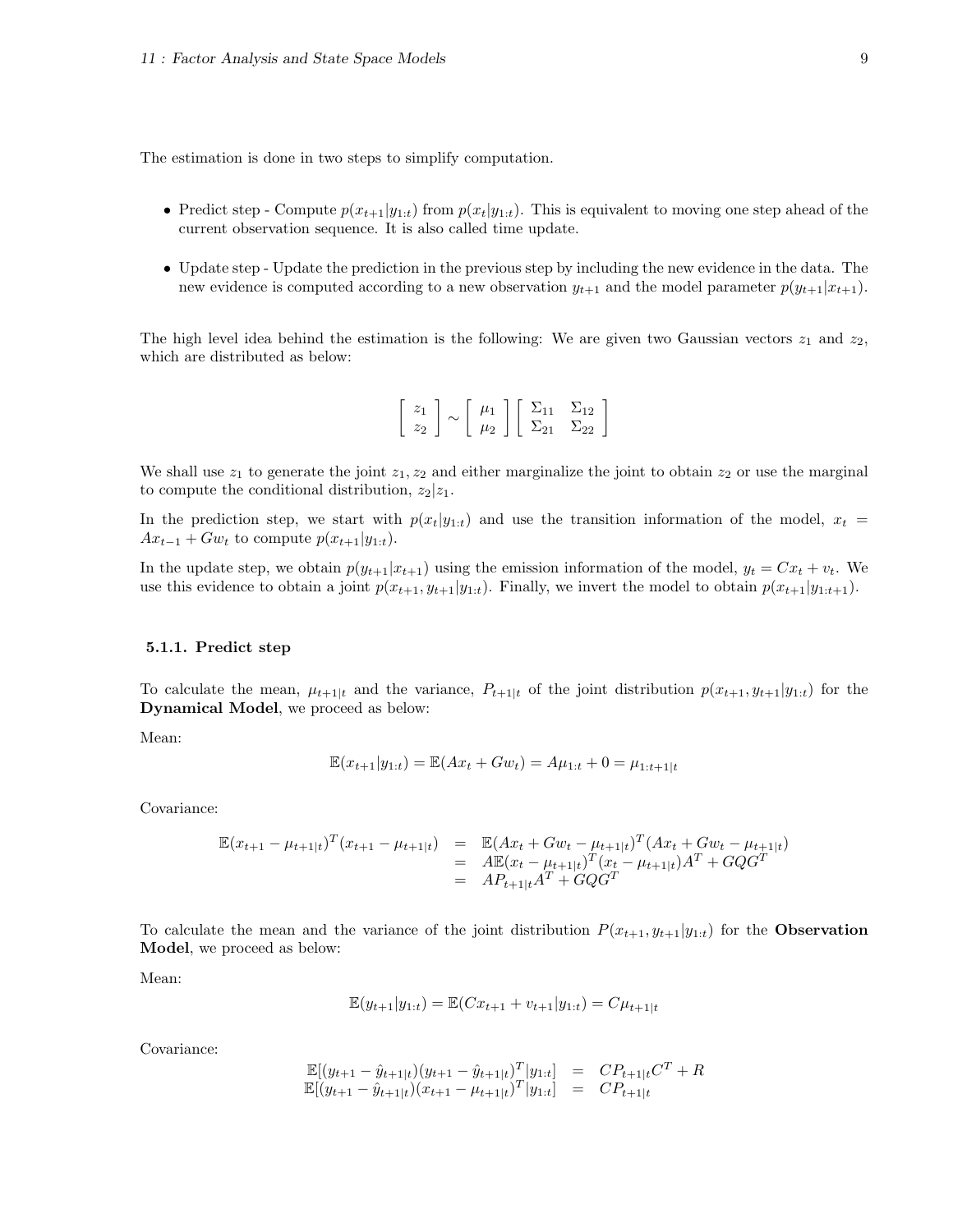#### 5.1.2. Update step

From the quantities computed in the previous step, we proceed here to compute the mean and the variance of the conditional distribution,  $p(X_{t+1}|Y_{t+1})$  using the formulae for conditional Gaussian distributions.  $\mu_{t|t}$ and  $P_{t|t}$  are the mean and covariance respectively of the distribution  $p(X_t|Y_t)$ .

### Time Updates:

$$
\mu_{t+1|t} = A\mu_{t|t}
$$

$$
P_{t+1|t} = A^T P_{t|t} A + GQG^T
$$

Measurement updates:

$$
\mu_{t+1|t+1} = \mu_{t+1|t} + K_{t+1}(y_{t+1} - C\mu_{t+1|t})
$$

$$
P_{t+1|t+1} = P_{t+1|t} - K_{t+1}CP_{t+1|t}
$$

where  $K_{t=1}$  is the Kalman gain. This quantity calibrates or adjusts the observed  $y_t$  such that our prediction for the next state is not biased. Kalman gain provides a trade-off between the prior and any new observation because in cases where either the prior is unreliable or the observations are noisy. The term  $(y_{t+1} - C\mu_{t+1|t})$ is called the innovation, because it brings in additional information to the model.

Being independent of the data, the Kalman Gain can be precomputed using the following:

$$
K_{t+1} = P_{t+1|t} C^T (C P_{t+1|t} C^T + R)^{-1}
$$

### 5.2. 1D example

Consider noisy observations of a 1D particle doing a random walk. We have an initial estimate, which is a Gaussian centered at our best guess as to the true location, with some uncertainty as represented by the variance.

$$
x_{t|t-1} = x_{t-1} + w, w \sim \mathcal{N}(0, \sigma_x)
$$

$$
y_t = x_t + v, v \sim \mathcal{N}(0, \sigma_y)
$$

Note that both the transition matrix,  $A$  and the loading matrix,  $C$  are equal to the identity matrix  $I$  here.

$$
P_{t+1|t} = A^T P_{t|t} A + G Q G^T = \sigma_t + \sigma_x
$$

$$
\mu_{t+1|t} = A \mu_{t|t}
$$

$$
K_{t+1} = P_{t+1|t} C^T (C P_{t+1|t} C^T + R)^{-1} = (\sigma_t + \sigma_x)(\sigma_t + \sigma_x + \sigma_y)
$$

$$
\mu_{t+1|t+1} = \mu_{t+1|t} + K_{t+1}(y_{t+1} - C \mu_{t+1|t}) = \frac{(\sigma_t + \sigma_x)y_t + \sigma_y \mu_{t|t}}{\sigma_t + \sigma_x + \sigma_y}
$$

$$
P_{t+1|t+1} = P_{t+1|t} - K_{t+1} C P_{t+1|t} = \frac{(\sigma_t + \sigma_x)\sigma_y}{\sigma_t + \sigma_x + \sigma_y}
$$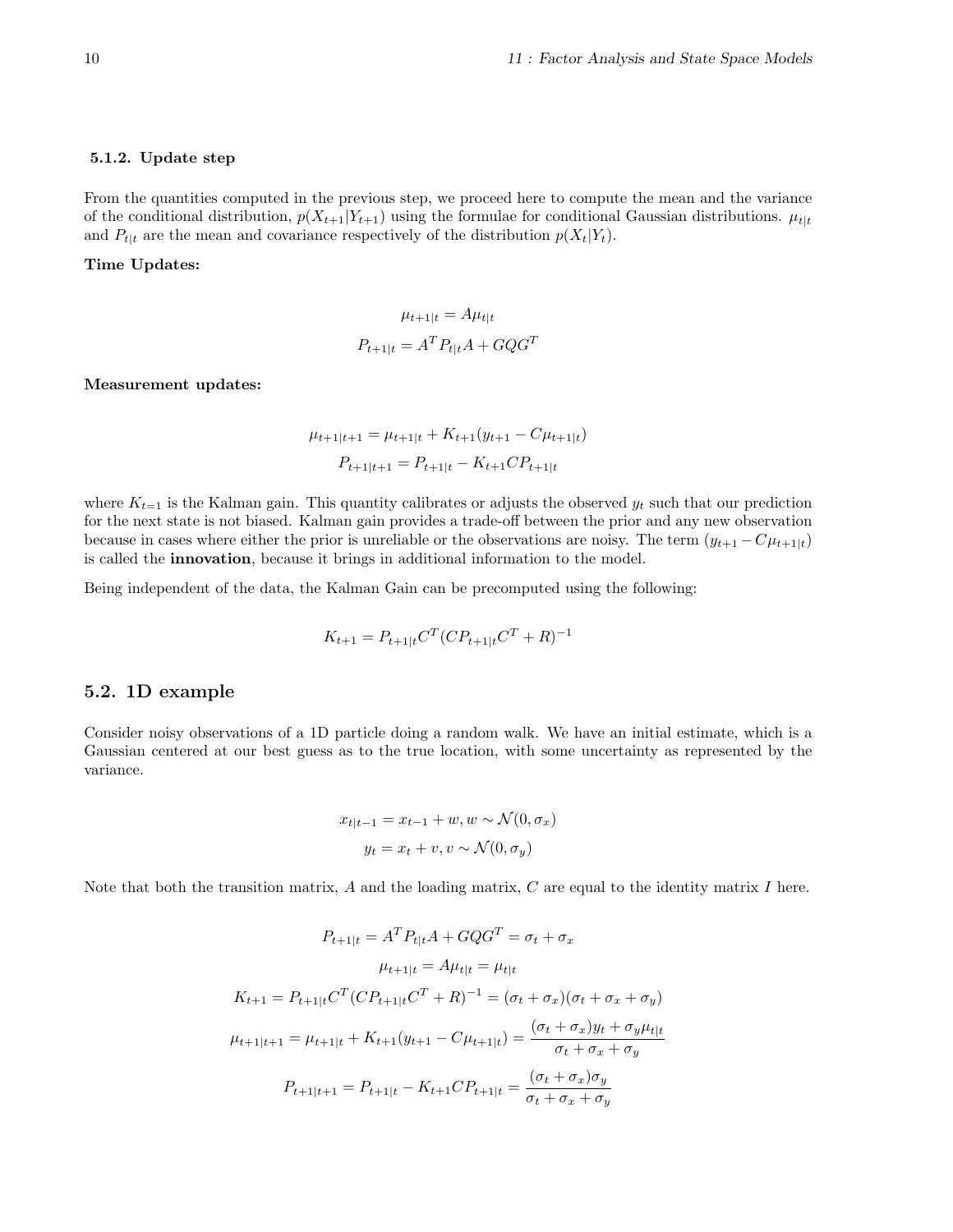After a time update, our estimate of the mean will not change, but the uncertainty (variance) will increase. After a measurement update, we will update our belief about the mean, based on new information, and decrease our uncertainty (variance).

#### 5.3. Complexity

Let  $x_t \in \mathbb{R}^{N_x}$  and  $y_t \in \mathbb{R}^{N_y}$ . Computing the new variance from the old variance takes  $O(N_x^2)$  time:

$$
P_{t+1|t} = A^T P_{t|t} A + G Q G^T
$$

Pre-computing the Kalman Gain takes  $O(N_y^3)$  time:

$$
K_{t+1} = P_{t+1|t} C^T (C P_{t+1|t} C^T + R)^{-1}
$$

Hence, the overall time complexity is  $\max(O(N_x^2), O(N_y^3))$ . This makes Kalman Filtering quite an expensive inference algorithm for moderately high dimensional problems.

Kalman Filters are not popular these days due to high complexity. For instance, consider signals from 1000 aircraft coming at the same time. We need to consider all of them independent, and predicting each different trajectory is going to be highly expensive. In such cases, we should consider more complex models like Switching SSMs, which have multiple sequences of latent variables and a particular observation might depend on any combination of the latent sequences.

#### 5.4 Smoothing

As described above, the smoothing problem is to estimate  $x_t(t < T)$  given  $y_1, \ldots, y_T$ . This is the Gaussian analog of the backwards algorithm for HMMs. This process is known as the Rauch-Tung-Strievel smoother. The inference takes the following form:

$$
p(X_t = i | y_{1:T}) = \gamma_t^i \propto \sum_j a_t t^i p(X_{t+1}^j | X_t^j) \gamma_{t+1}^j
$$

We proceed in a manner similar to the Kalman Filtering process to get the estimates of the posterior distribution,  $p(X_t = i|y_{1:T})$ , the details of which are not covered in this document.

## 6. Conclusion

The above sections have presented an overview of Factor Analysis (FA) and State Space models (SSM), the analogues of Mixture and Hidden Markov Models (HMM) for the case where the latent variables take on continuous, rather than discrete, values. To summarize, Factor Analysis assumes a latent variable is generated from a Gaussian distribution in a linear subspace, and that a noisy observation is generated from a conditional Gaussian distribution in a higher-dimensional space, centered about the true value. SSMs are a dynamic generalization of FA models, in the form of a linear chain, where each latent state is a linear function of the previous state, plus an independent Gaussian noise term. As with HMMs, we can decompose the inference problem into a forward and a backward problem. The former is known as Kalman filtering,